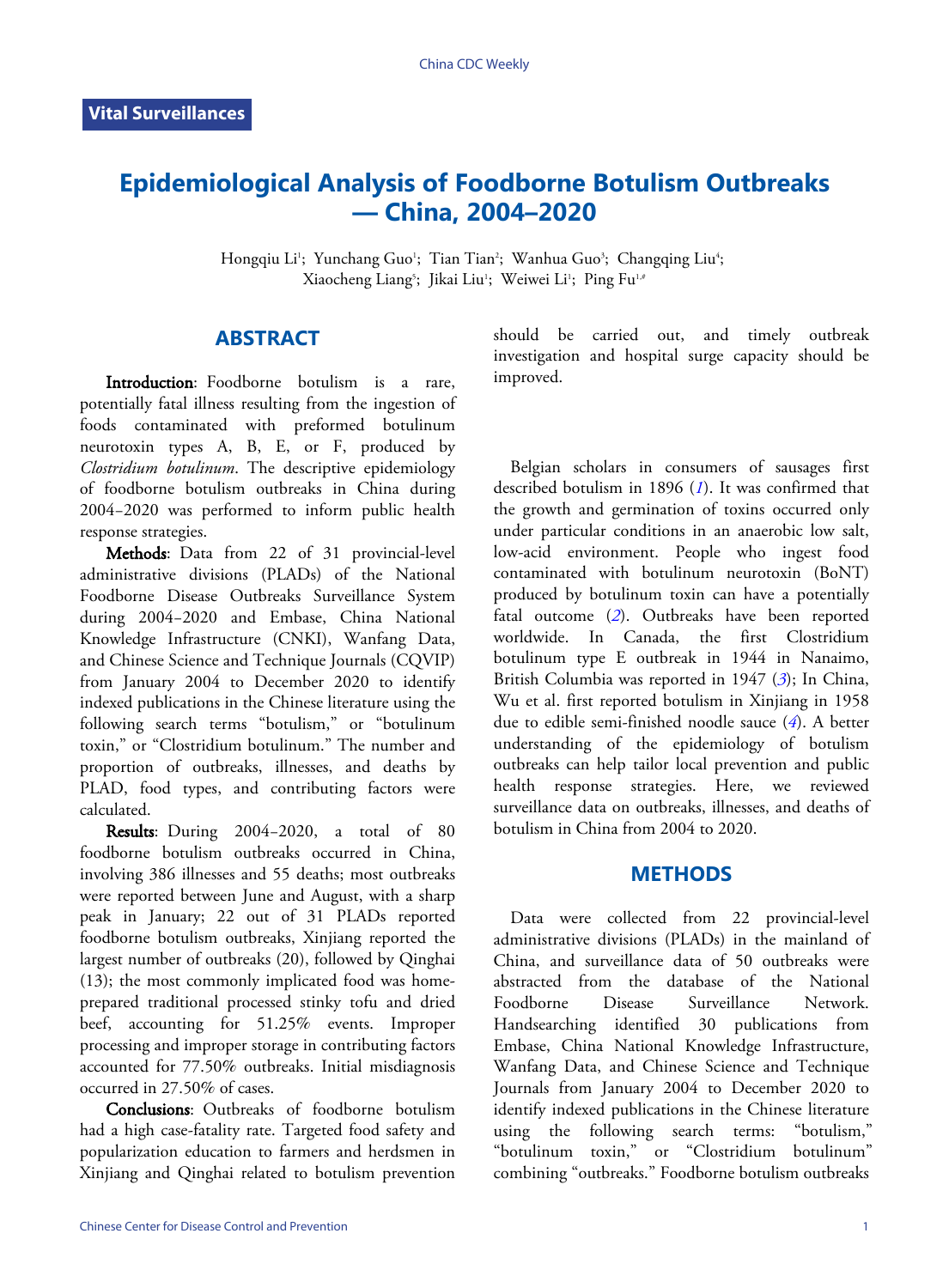were performed by descriptive statistical analyses. We analyzed the number and proportion of outbreaks, illnesses, deaths and case-fatality rate, date of the outbreak, regional distribution, implicated food(s), contributing factors, locations of food preparation, serotype, and circumstances of occurrence. Statistical analysis of the data was done in SPSS (version 19, IBM, Armonk, NY, USA), and significance was defined as *P*<0.05.

### **RESULTS**

From 2004 to 2020, a total of 80 foodborne botulism outbreaks occurred in China, involving 386 illnesses and 55 deaths; a 14.25% overall case-fatality rate of fo[odborne](#page-2-0) botulism outbreaks was reported in China[\(Table 1\)](#page-2-0). Also, the case-fatality rate dramatically decreased from 57.69% (15/26) in 2004 to 38.46% (5/13) in 2020. Households had the largest proportion of outbreaks, accounting for 90.00% (72/80), and the most commonly implicated foods were home-prepared traditional processed stinky tofu in Xinjiang and dried beef in Qinghai households, accounting for 43.06% (31/72) of the total.

Nationwide, most cases were reported between June and August, but with a sharp peak in January (Figure 1). During 2004–2020, the mean annual number of outbreaks was 5 (range: 3 to 11 outbreaks). Xinjiang had the largest number of outbreaks (20), followed by Qinghai (13) (Qinghai accounted for the greatest number of illnesses (101, 26.17%) and deaths (18, 32.73%). Between the top 2 PLADs with the most outbreaks, there was no statistically significant difference in case fatality rate between Qinghai and Xinjiang ( $\chi^2$ =2.22, *P*>0.05). Among the 54 identified types of botulinum toxin, BoNT type A (28, 51.85%) was the most frequently iden[tified to](#page-2-0)xin type, followed b[y type B](#page-3-0) (18, 33.33%). However, initial misdiagnosis occurred in 27.50% of cases ([Table 1](#page-2-0)).

[Table 2](#page-3-0) shows that stinky tofu and dried beef were the primary sources of botulism, accounting for 41 out of 80 (51.25%) outbreaks in China. Among the top two foods with the most outbreaks, there was no statistically significant difference in case fatality rate between stinky tofu and dried beef  $(\chi^2=1.61,$ *P*>0.50). Improper processing (32) and improper storage (30) were the main contributing factors of food-borne botulinum, accounting for 77.50% (62/80) of the total.

# **CONCLUSIONS**

Foodborne botulism is an intoxication caused by ingestion of food containing botulinum neurotoxin. Cases of foodborne botulism are usually sporadic (single, unrelated), but outbreaks of two or more cases occur. Foodborne botulism remains a public health issue in China (*[5](#page-4-4)*). From 2004 to 2020, the median number of outbreaks per year was 5 (range: 3 to 11 outbreaks). Whereas Xinjiang accounted for the highest number of outbreaks (20, 25.00%), Qinghai had the highest number of illnesses and deaths. This may be related to the fact that local farmers and herders especially in Xinjiang and Qinghai prepared traditional foods (home-made ethnic foods such as stinky tofu, soybean paste stew, and air-dried raw beef from households) using inappropriate/unsafe production processes (*[6](#page-4-5)*); the study revealed that the primary cause of foodborne botulism was improper food handling practices and improper storage (55, 68.75%). For example, the fermentation process of home-made tempeh and soybean paste stew, etc. (placed in airtight containers) likely fostered an anaerobic environment, and suitable temperature (fermented for 10–15 days by the stove or radiator) was a necessary condition for toxin growth and production (*[7](#page-4-6)*). Whereas some herders in Qinghai slaughtered cattle and sheep on the grass around their tents, put beef and mutton contaminated by botulinum toxin in the soil into pockets, and placed it outside the tent to air dry, the deeper part of the meat that was not completely air-dried still had some certain water content and the spores likely multiplied in the deeper part of the meat once the temperature was raised, providing conditions for the growth of botulinum toxin (*[8](#page-4-7)*). Most reported cases mainly occurred from June to August in the study due to the high ambient temperature and high humidity at that time, which was compatible with the temperature required for botulinum to multiply and produce toxins. Our study highlighted the key characteristics of foodborne botulism outbreaks that could inform clinicians and public health officials in the development of preparedness and response plans (*[9](#page-4-8)*). Therefore, targeted continuous education is needed to inform farmers and herdsmen in Xinjiang and Qinghai of the potential risks of botulism from ingesting homemade traditional native foods. It is necessary to standardize the management of processing, storage, and consumption of food raw materials. Preventive messages should focus on not using unsanitary and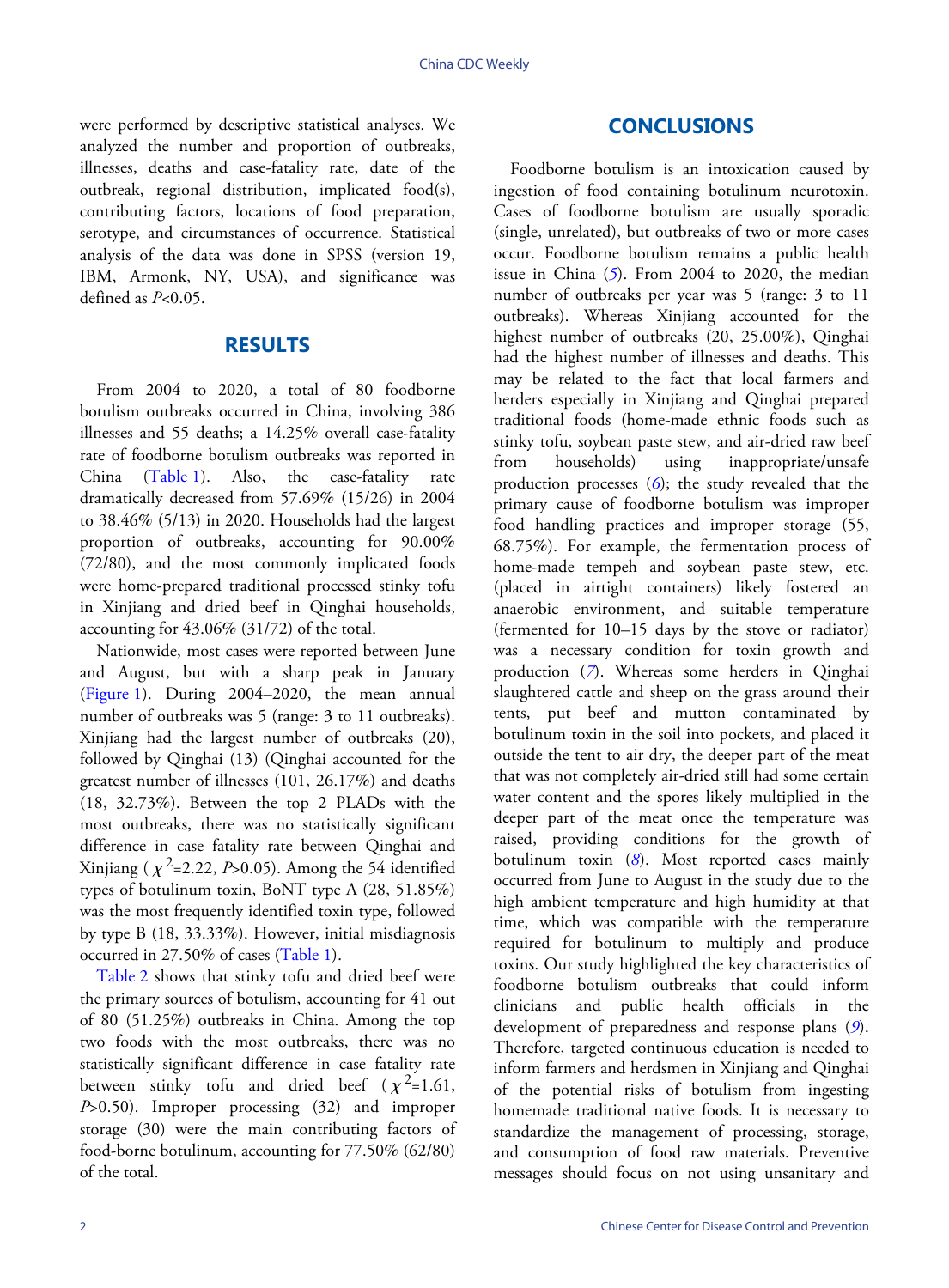<span id="page-2-0"></span>

|                        | No. of outbreaks                                                                                                                         | No. of illnesses                                            | No. of deaths | Annual  | No.of                                                                                                    | Case-fatality         | Serotype <sup>§</sup> |               | Setting <sup>1</sup> | Adjusted |      |
|------------------------|------------------------------------------------------------------------------------------------------------------------------------------|-------------------------------------------------------------|---------------|---------|----------------------------------------------------------------------------------------------------------|-----------------------|-----------------------|---------------|----------------------|----------|------|
| <b>PLADs</b>           | $(\%)$                                                                                                                                   | (%)                                                         | $\mathscr{E}$ | average | misdiagnoses*                                                                                            | rate <sup>†</sup> (%) | Type A                | ≃<br>Type     | Household            |          | Q    |
| Xinjiang <sup>††</sup> | 20(25.00)                                                                                                                                | 53(13.63)                                                   | 4(7.27)       |         |                                                                                                          | 8.00                  |                       | 4             | ∞                    | 0.64     | 0.14 |
| Qinghai                | 13(16.25)                                                                                                                                | 101(26.17)                                                  | 18(32.73)     | ო       |                                                                                                          | 17.82                 | 0                     | 0             | ო                    |          |      |
| Hebei                  | 9(11.25)                                                                                                                                 | 23(5.96)                                                    | O(0.00)       | ∞       |                                                                                                          | 0.00                  |                       | ო             | ග                    |          |      |
| Gansu                  | 5(6.25)                                                                                                                                  | 17(4.40)                                                    | 9(16.36)      |         |                                                                                                          | 52.94                 |                       | o             |                      |          |      |
| Guizhou                | 4(5.00)                                                                                                                                  | 14(3.63)                                                    | 4(7.27)       |         |                                                                                                          | 28.57                 |                       |               |                      |          |      |
| Henan                  | 3(3.75)                                                                                                                                  | 15(3.89)                                                    | O(0.00)       | ю       |                                                                                                          | 0.00                  |                       |               |                      |          |      |
| Guangdong              | 3(3.75)                                                                                                                                  | 6(1.55)                                                     | O(0.00)       |         |                                                                                                          | 0.00                  |                       |               |                      |          |      |
| Shaanxi                | 3(3.75)                                                                                                                                  | 10(2.59)                                                    | 1(1.82)       | ო       |                                                                                                          | 10.00                 | ഥ                     | $\sim$        |                      |          |      |
| Tibet                  | 2(2.50)                                                                                                                                  | 42(10.88)                                                   | 3(5.45)       | ম       | o                                                                                                        | 7.14                  |                       | ○             |                      |          |      |
| Jiangxi                | 2(2.50)                                                                                                                                  | 8(2.07)                                                     | O(0.00)       | 4       |                                                                                                          | 0.00                  |                       |               |                      |          |      |
| Shanxi                 | 2(2.50)                                                                                                                                  | 5(1.30)                                                     | O(0.00)       | က       | C                                                                                                        | 0.00                  | c                     | 0             |                      |          |      |
| Anhui                  | 2(2.50)                                                                                                                                  | 17(4.40)                                                    | 6(1.25)       | တ       | c                                                                                                        | 35.29                 |                       | o             |                      |          |      |
| Sichuan                | 2(2.50)                                                                                                                                  | (36.49)                                                     | 9(16.36)      | S       | c                                                                                                        | 47.37                 |                       |               |                      |          |      |
| Yunnan                 | 2(2.50)                                                                                                                                  | 27(6.99)                                                    | 1(1.82)       | 4       |                                                                                                          | 3.70                  |                       | c             |                      |          |      |
| Hunan                  | 1(1.25)                                                                                                                                  | 2(0.52)                                                     | O(0.00)       | N       |                                                                                                          | 0.00                  |                       |               |                      |          |      |
| Jiangsu                | 1(1.25)                                                                                                                                  | 1(0.26)                                                     | O(0.00)       |         |                                                                                                          | 0.00                  |                       |               |                      |          |      |
| Guangxi                | 1(1.25)                                                                                                                                  | 2(0.52)                                                     | O(0.00)       |         |                                                                                                          | 0.00                  |                       |               |                      |          |      |
| Shandong               | 1(1.25)                                                                                                                                  | 4(1.04)                                                     | O(0.00)       |         |                                                                                                          | 0.00                  |                       |               |                      |          |      |
| Ningxia                | 1(1.25)                                                                                                                                  | 11(2.85)                                                    | O(0.00)       |         |                                                                                                          | 0.00                  | 0                     | 0             |                      |          |      |
| $\bar{m}$              | 1(1.25)                                                                                                                                  | 3(0.78)                                                     | O(0.00)       | ო       | 0                                                                                                        | 0.00                  | 0                     | 0             |                      |          |      |
| Beijing                | 1(1.25)                                                                                                                                  | 2(0.52)                                                     | O(0.00)       | ∾       | 0                                                                                                        | 0.00                  |                       | 0             | 0                    |          |      |
| Inner Mongolia         | 1(1.25)                                                                                                                                  | 4(1.04)                                                     | O(0.00)       | 4       | $\circ$                                                                                                  | 0.00                  | 0                     |               | $\circ$              |          |      |
| Total                  | 80(100.00)                                                                                                                               | 386(100.00)                                                 | 55(100.00)    | Ю       | 22                                                                                                       | 14.25                 | 28                    | $\frac{8}{1}$ | 22                   |          |      |
|                        | <sup>t</sup> Case-fatality rate = number of deaths / number of illnesses.<br>Abbreviation: PLAD=provincial-level administrative division | Misdiagnosis: Patients with botulism can be misdiagnosed as |               |         | having other illnesses such as Guillain-Barré Syndrome, common cold, malnutrition and myasthenia gravis. |                       |                       |               |                      |          |      |
|                        | <sup>8</sup> Serotype: the remaining includes 26 serotypes not identified and 3 type E, 2 type AB, 2 types Mangan and 1F                 |                                                             |               |         |                                                                                                          |                       |                       |               |                      |          |      |

Chinese Center for Disease Control and Prevention 3

¶ Setting: the remaining 2 outbreaks occurred in unit canteens, 1 outbreak occurred in school canteens, supermarkets, stores and large restaurants respectively; 2 outbreaks not identified.

 $\gamma$ 

=2.22, *p*>0.05.

) of case-fatality rate between Xinjiang and Qinghai was performed and the result was: Adjusted *χ*

\*\* The Adjusted chi-square test (*χ*

 $\gamma$ 

 $<sup>††</sup>$  20 cases of botulism in Xinjiang include 3 in Xinjiang Production and Construction Corps.</sup>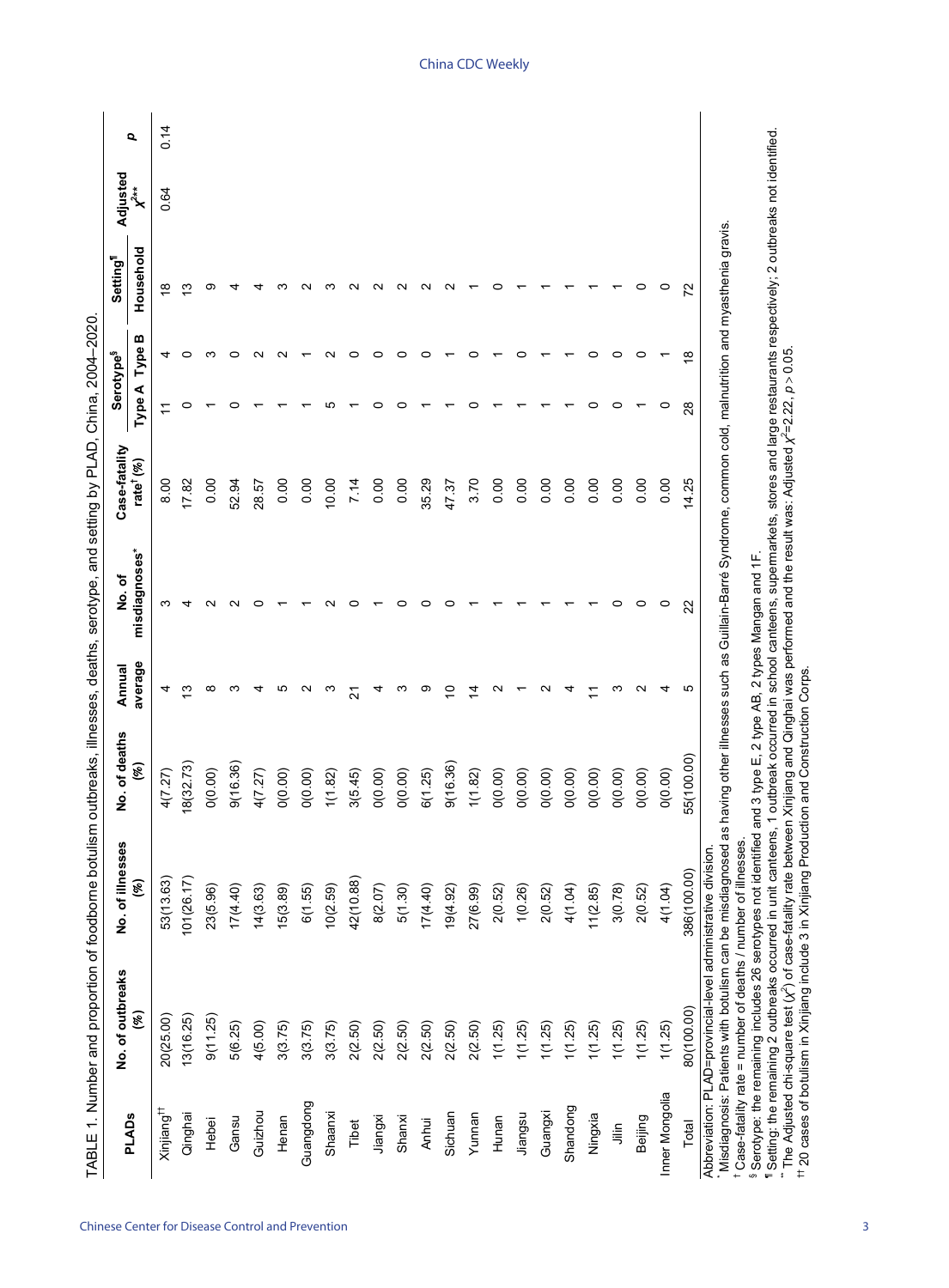| <b>Food types</b>  | <b>Contributing factors</b> |                  |                            |                  | <b>Total</b> |
|--------------------|-----------------------------|------------------|----------------------------|------------------|--------------|
|                    | <b>Improper processing</b>  | Improper storage | Raw material contamination | Unknown etiology |              |
| Stinky tofu        | 12                          | 9                |                            |                  | 24           |
| Dried beef         | 8                           |                  | 5                          |                  | 17           |
| Soybean paste stew | 6                           |                  |                            | 0                | 9            |
| Meat products      | 3                           | 5                |                            |                  | 11           |
| Tempeh             |                             | ี                |                            |                  |              |
| Mixed food         |                             |                  |                            |                  |              |
| Homemade pickles   |                             |                  |                            |                  |              |
| Soy products       |                             |                  |                            |                  |              |
| Unknown etiology   |                             |                  |                            | 4                | 6            |
| Total              | 32                          | 30               | 10                         | 8                | 80           |

<span id="page-3-0"></span>TABLE 2. Attribution analysis of food types and contributing factors of foodborne botulism, China, 2004–2020.

traditional food processing, changing the bad eating habits of eating raw or half-raw meat, heating and boiling native foods thoroughly to destroy toxins and prevent *Clostridium botulinum* poisoning.

Foodborne botulism is rare, thus some physicians are unfamiliar with the disease (*[10](#page-4-9)*), and delayed diagnosis or misdiagnosis potentially leads to severe fatal illness in clinical settings (*[11](#page-4-10)*). Botulinum toxin poisoning has a high mortality rate of 14.25%, possibly related to the inability to diagnose correctly in time. In the study, initial misdiagnosis occurred in 27.50% of cases. Here, misdiagnosis means that patients with botulism can be misdiagnosed as having other illnesses, such as Guillain-Barré syndrome, common cold, malnutrition, and myasthenia gravis. Between the top two PLADs with the most outbreaks, the case fatality rate in Qinghai was higher than that in Xinjiang, which may be due to initial misdiagnosis or delayed diagnosis. Hospitals and provincial and local public health officials should incorporate stocking up on a certain amount of botulinum antitoxin into emergency planning. Professional prevention and treatment of food-borne botulism outbreaks should provide clinicians in hospitals with clinical, laboratory diagnosis and emergency preparedness precautions for botulism in the clinical guidelines to improve the recognition, diagnosis, and treatment of botulinum toxin poisoning; the need to rapidly identify patien[ts i](#page-4-11)n danger of respiratory failure must be anticipated (*[12](#page-4-11)*). The provision of botulinum antitoxin should be ensured early and adequately used to avoid death.

We analyzed surveillance data from 50 outbreaks, and manual searches identified 30 publications of laboratory-confirmed outbreaks. They were merged

and analyzed to make the data more representative and the analysis results more reliable. However, data elements were incomplete in much existing literature where clinical symptoms, incubation period, and some laboratories lacked the ability to differentiate between botulinum toxin and serum. Therefore, the epidemiological survey data and the quality of data reporting food-borne *Clostridium botulinum* surveillance should be improved; a better understanding of the epidemiology of botulism outbreaks can help tailor local prevention and public health response strategies.

This study is subject to certain limitations that may influence the generalizability of the findings. First, for many reported outbreaks, information on certain aspects of the outbreaks was missing or incomplete, so the conclusions might not be representative of unknown etiologies or food categories. Second, reported foodborne botulism outbreaks cannot represent all actual outbreaks occurred, since underreporting existed for various reasons, such as administrative intervention, insufficient ability of outbreak investigation, etc.

Conflicts of interest: No conflicts of interest.

Acknowledgements: All members in all participating CDCs.

Funding: Supported by The National Key Research and Development Program of China (2017YFC1601502).

doi: [10.46234/ccdcw2022.114](https://doi.org/10.46234/ccdcw2022.114)

# Corresponding author: Ping Fu, fuping@cfsa.net.cn.

<sup>&</sup>lt;sup>1</sup> National Health Commission Key Laboratory of Food Safety Risk Assessment, China National Center for Food Safety Risk Assessment, Beijing, China; <sup>2</sup> Xinjiang Uygur Autonomous Region Center for